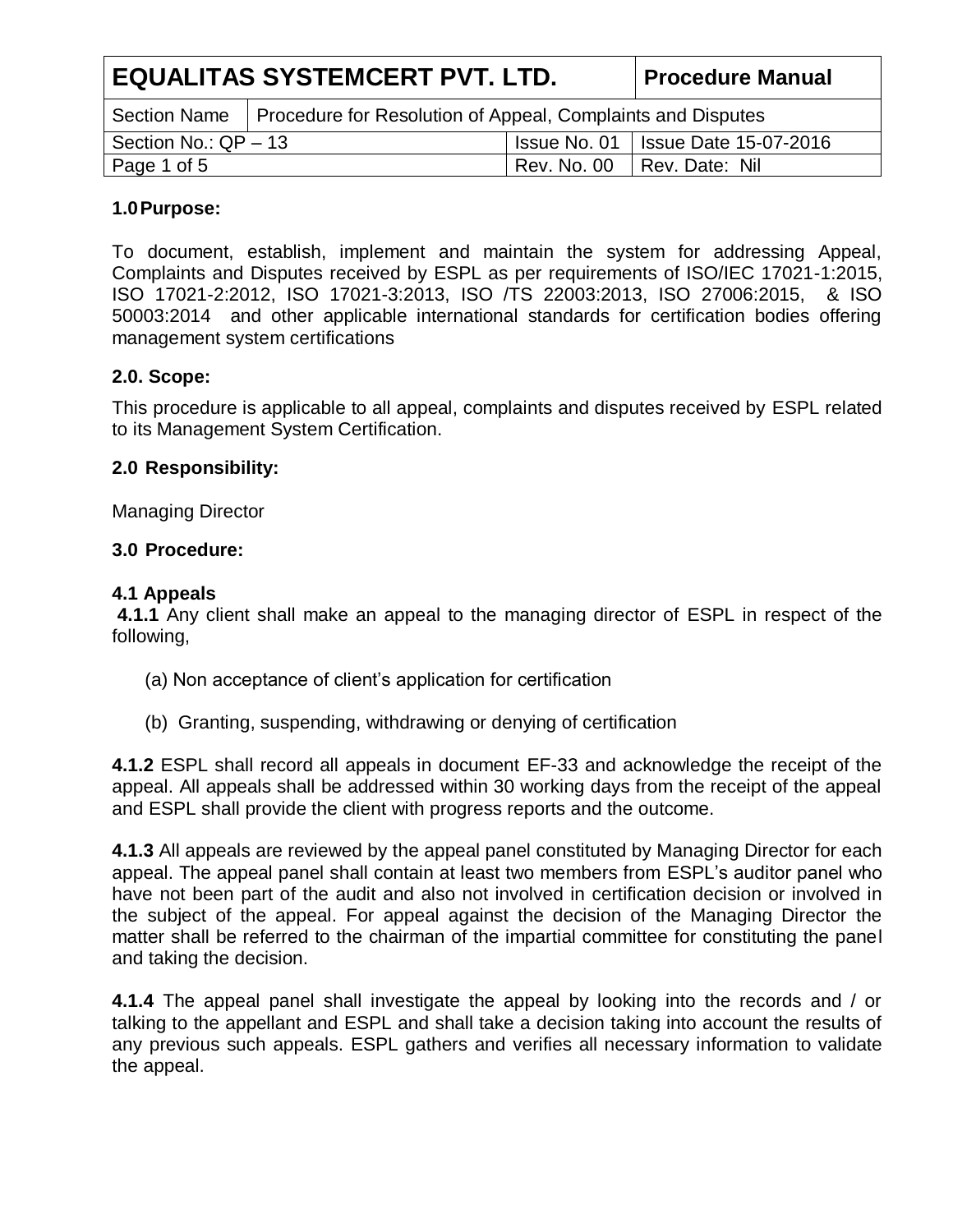| <b>EQUALITAS SYSTEMCERT PVT. LTD.</b> |                                                                            | <b>Procedure Manual</b>                     |                              |
|---------------------------------------|----------------------------------------------------------------------------|---------------------------------------------|------------------------------|
|                                       | Section Name   Procedure for Resolution of Appeal, Complaints and Disputes |                                             |                              |
| Section No.: $QP - 13$                |                                                                            | <b>Issue No. 01   Issue Date 15-07-2016</b> |                              |
| Page 2 of 5                           |                                                                            |                                             | Rev. No. 00   Rev. Date: Nil |

**4.1.5** Based on the decision of the appeal panel ESPL shall initiate appropriate correction and corrective action and the same recorded in EF-33, register for complaints, appeals & disputes.

**4.1.6** ESPL shall be responsible for all decisions at all levels of the appeal handling process. The decision on the appeal is reviewed and approved by Managing Director and is communicated to the client. This completes the appeal process and ESPL shall also inform the appellant at this time about the closure of the appeal.

**4.1.7** ESPL shall ensure that the submission, investigation and decision on appeals shall not result in any discriminatory action against the appellant.

**4.1.8** The right of the client to appeal against any decision by ESPL is communicated at the time of sending the quotation through document PD-02.

**4.1.9** Information about appeal handling process of ESPL is made publicly available through web site and / or document PD-02.

## **4.2 Complaints**

.

**4.2.1** ESPL shall receive, evaluate and make decisions on complaints while taking utmost care for confidentiality, as it relates to the complainant and to the subject of the complaint Information about complaint handling process of ESPL is made publicly available through website document PD-02. The complaints handling process includes the following-

a) an outline of the process for receiving, validating, investigating the complaint and for deciding what actions to be taken in response to it

b) tracking and recording complaints, including actions undertaken in response to them;

c) ensuring that any appropriate correction and corrective action are taken.

The Managing Director is responsible for gathering and verifying all necessary information to validate the complaint and all decisions at all levels of the complaints handling process.

Submission, investigation and decision on complaints do not result in any discriminatory actions against the complainant. Any valid complaint about a certified client shall also be referred by ESPL to the certified client in question at an appropriate time.

**4.2.2** The complaint can be made to the Managing Director by the client or any other interested party in writing giving details of the complaint. The complaint shall either relate to the certification activities of ESPL or to the certified client and its activities.

**4.2.3** The complaints received are recorded in EF-33 and is acknowledged to the complainant. The managing director shall review the complaint to ascertain the seriousness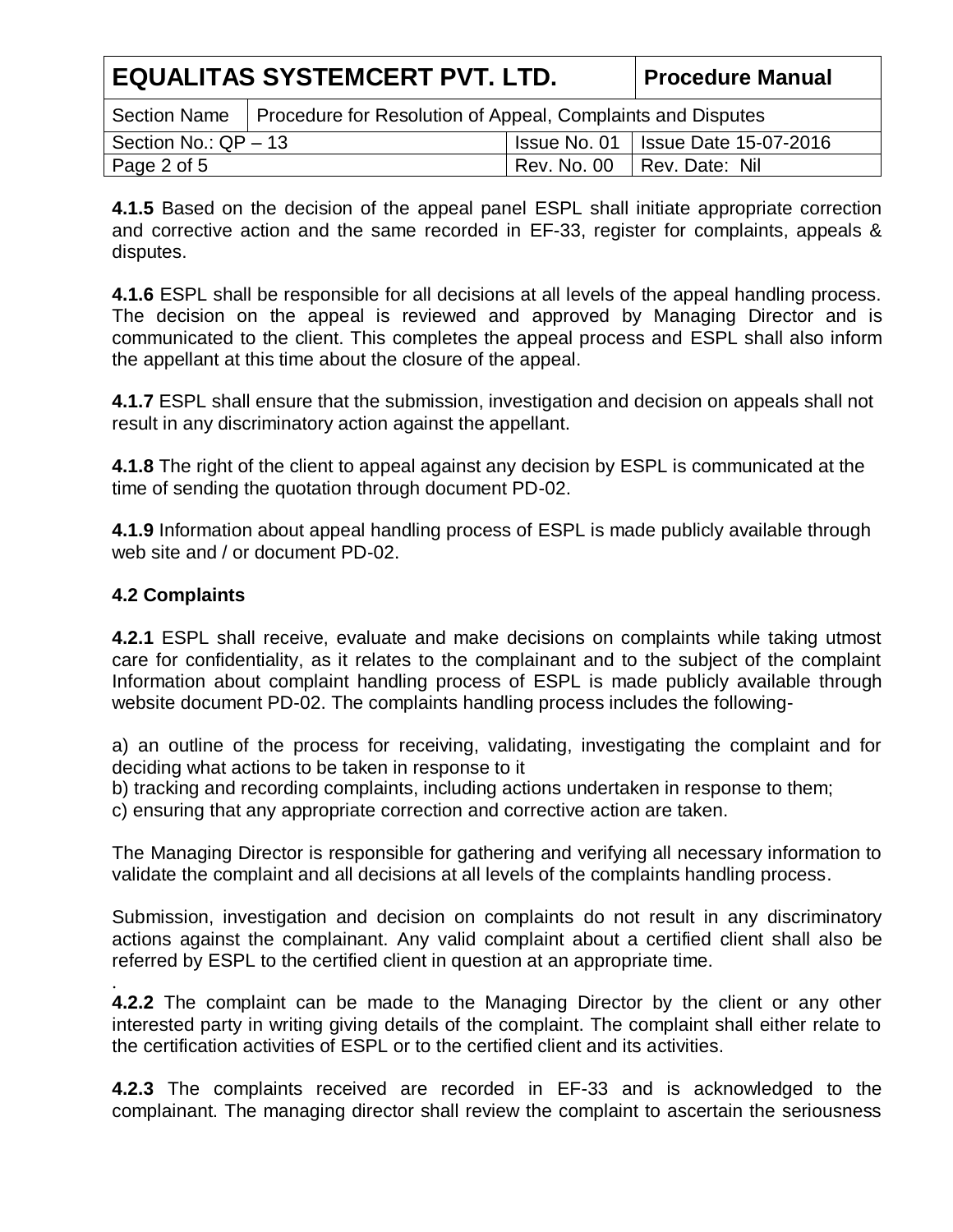| <b>EQUALITAS SYSTEMCERT PVT. LTD.</b> |                                                             |                                             | <b>Procedure Manual</b> |
|---------------------------------------|-------------------------------------------------------------|---------------------------------------------|-------------------------|
| <b>Section Name</b>                   | Procedure for Resolution of Appeal, Complaints and Disputes |                                             |                         |
| Section No.: QP - 13                  |                                                             | <b>Issue No. 01   Issue Date 15-07-2016</b> |                         |
| Page 3 of 5                           |                                                             | Rev. No. 00                                 | Rev. Date: Nil          |

and the genuineness of the complaint. ESPL shall provide the complainant with progress reports and the outcome.

# **4.2.4. The complaint redressal process:**

# **4.2.4.1. Complaints about ESPL from the client or third party**

- (a) Depending on the nature of the complaint**,** *Chairman of the Impartiality Committee* shall decide to conduct the investigation himself or appoint a complaint panel for each complaint. The complaint panel shall contain at least two members from ESPL's auditor panel who have not been part of the audit and also not involved in certification decision or involved in the subject of the complaint. Further, the complainant shall be given an opportunity to present the case to the panel in person if he so desires.
- (b) The complaint panel shall investigate the complaint by looking into the records and / or talking to the complainant and ESPL and shall take a decision taking into account the results of any previous such complaints.
- **(c)** The details of investigation and the correction and the corrective actions identified are recorded in the complaint register. Upon verification on the effectiveness of corrective action taken, ESPL shall inform the complainant about the correction and corrective action taken and if the complainant is satisfied with the actions taken the complaint is treated as closed. *The final Decision on the resolution of complaint shall be taken by the chairman of the impartiality committee.*

## **4.2.4.2. Complaints about the certified client from its customers or any other third party:**

- (a) ESPL shall inform the client about the complaint received and ask the client to investigate the complaint and report the findings to ESPL within two weeks from the date of receiving the complaint by the client.
- (b) If ESPL does not receive any response from the client or the action taken by the client is not found effective, ESPL shall inform the client accordingly and ask for a special audit at the client site by ESPL. On confirmation from the client ESPL shall conduct a special audit as per ESPL procedure, QP-07 and investigate the complaint.
- (c) If the complaint is of serious nature ESPL shall initiate the special audit directly with the client
- (d) As its policy, ESPL shall not disclose the identity of the complainant to the client.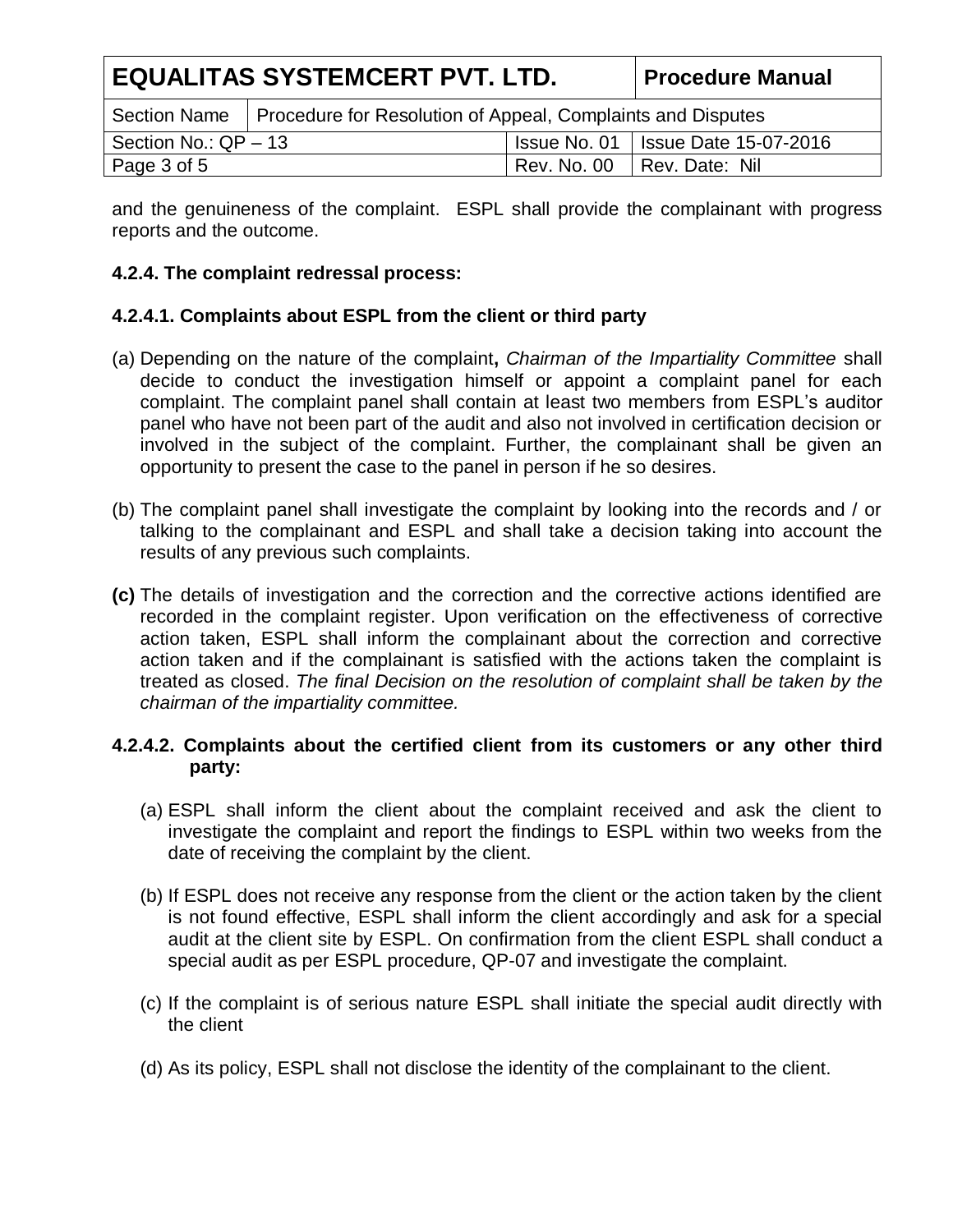| <b>EQUALITAS SYSTEMCERT PVT. LTD.</b> |                                                             | <b>Procedure Manual</b>              |                |
|---------------------------------------|-------------------------------------------------------------|--------------------------------------|----------------|
| <b>Section Name</b>                   | Procedure for Resolution of Appeal, Complaints and Disputes |                                      |                |
| Section No.: $QP - 13$                |                                                             | Issue No. 01   Issue Date 15-07-2016 |                |
| Page 4 of 5                           |                                                             | Rev. No. 00                          | Rev. Date: Nil |

- (e) If any action is needed to be taken by the client ESPL shall verify the effectiveness of such action by suitable means appropriate to the gravity of the problem.
- (f) If the corrective action taken by the client is found effective ESPL shall inform the complainant accordingly and the complaint shall then be treated as closed.

**4.2.5.** ESPL shall decide to make public the complaint and its resolution if agreed with client and complainant.

**4.2.6.** All the complaints received and their status with respect to their resolution are presented in the MRM and the IC meeting

## **4.3 Client feedback**

**4.3.1** After every audit (certification, surveillance and re-certification) a feedback from the client in obtained in document EF-34, to assess,

- ESPL's office responsiveness to client queries at various stages of the certification process
- $\triangleright$  Performance of the audit team
- $\triangleright$  Areas for further improvement

**4.3.2** All the feedback forms received from the clients are analyzed and appropriate action taken if required.

**4.3.3** The actions taken are recorded in EF-34

**4.3.4** A summary of feedback and the findings with corrective action taken are reviewed in MRM and IC meeting.

# **4.4 Disputes**

**4.4.1**. Any dispute arising out of ESPL's certification activities shall be settled by private negotiations between the parties, and if this is not possible it shall be referred to arbitration as per the Indian Arbitration Act, 1996, subject to Delhi jurisdiction. The decision of the arbitration shall be binding for the both parties

**4.4.2** Records of all the disputes are maintained and reviewed in MRM and IC meeting.

# **5.0 Records**

(a) EF-33 – Register for Appeal, complaints and disputes